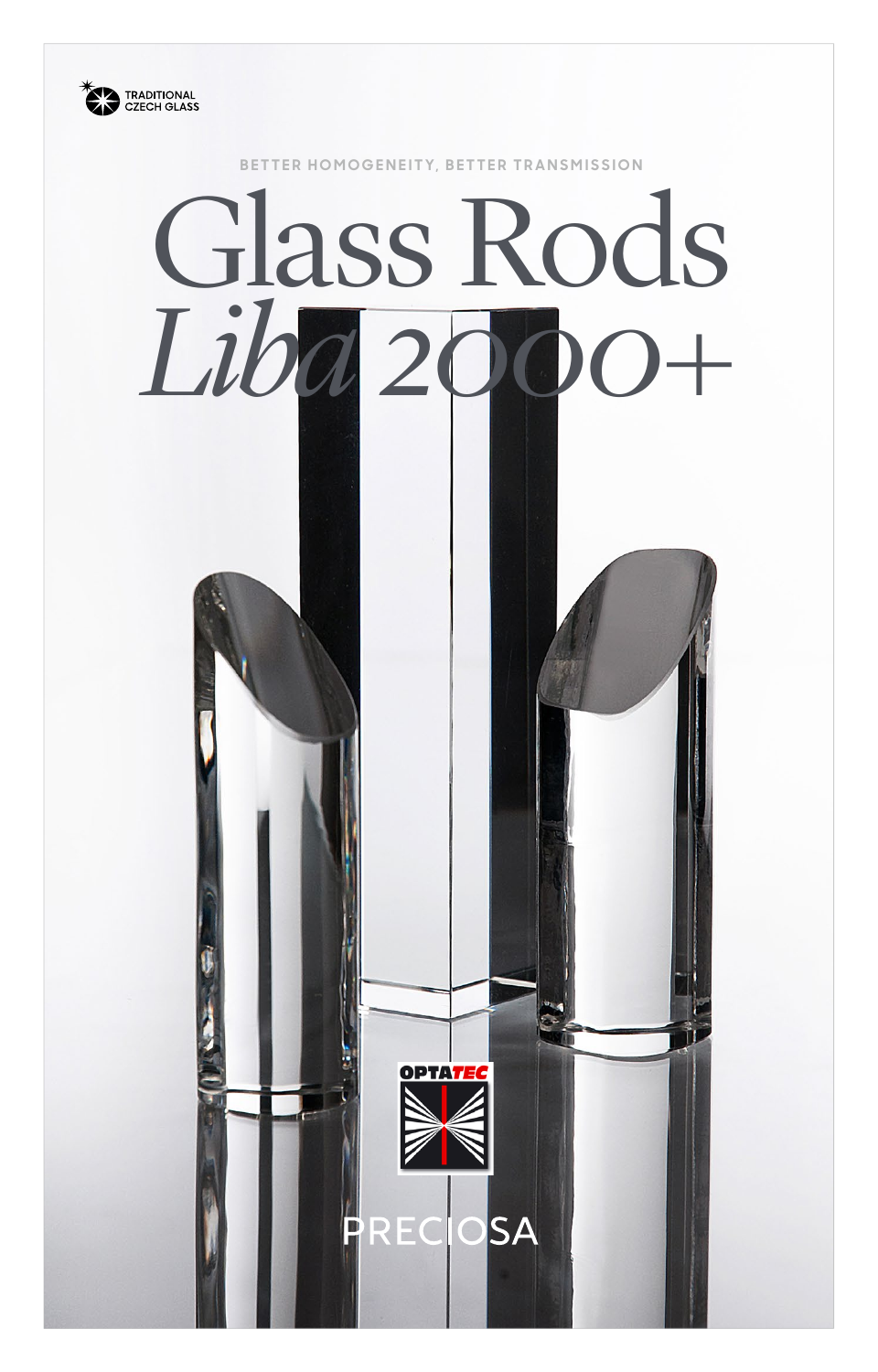## Glass Rods LIBA 2000+

*Glass Rods LIBA with semi-optical properties are used by leading international lens manufacturers. Our optical rods find their use mainly in the automotive industry.*

|                                       |                        | height in mm         | quantity in<br>bundle                                            | weight of rod<br>in kg       |
|---------------------------------------|------------------------|----------------------|------------------------------------------------------------------|------------------------------|
| V <sub>28</sub><br><b>EXTRA THIN</b>  | ሳ<br>(28.4)<br>h<br>28 | 22                   | 15                                                               | 1.3                          |
| $V28$<br>THIN                         | (32)                   | 23<br>24<br>25       | 14<br>13<br>12                                                   | 1.4<br>1.5<br>1.7            |
| V28<br><b>MEDIUM</b>                  | 28                     | 27<br>30<br>32       | 11<br>10<br>9                                                    | 1.8<br>$2.0\,$<br>2.2        |
| V35<br><b>THICK</b>                   | (38)<br>34             | 27<br>31<br>35       | $\begin{array}{c} 8 \\ 7 \end{array}$<br>$\boldsymbol{6}$        | 2.5<br>2.9<br>3.3            |
| V <sub>42</sub><br><b>EXTRA THICK</b> | (49)<br>42             | 37<br>41<br>46<br>51 | $\begin{array}{c} 5 \\ 4.5 \end{array}$<br>$\overline{4}$<br>3.5 | 4.0<br>4.4<br>$5.0\,$<br>6.0 |
| "50"<br><b>SUPER</b>                  | (49)<br>48             | 46                   | $\ensuremath{\mathsf{3}}$                                        | 6.6                          |



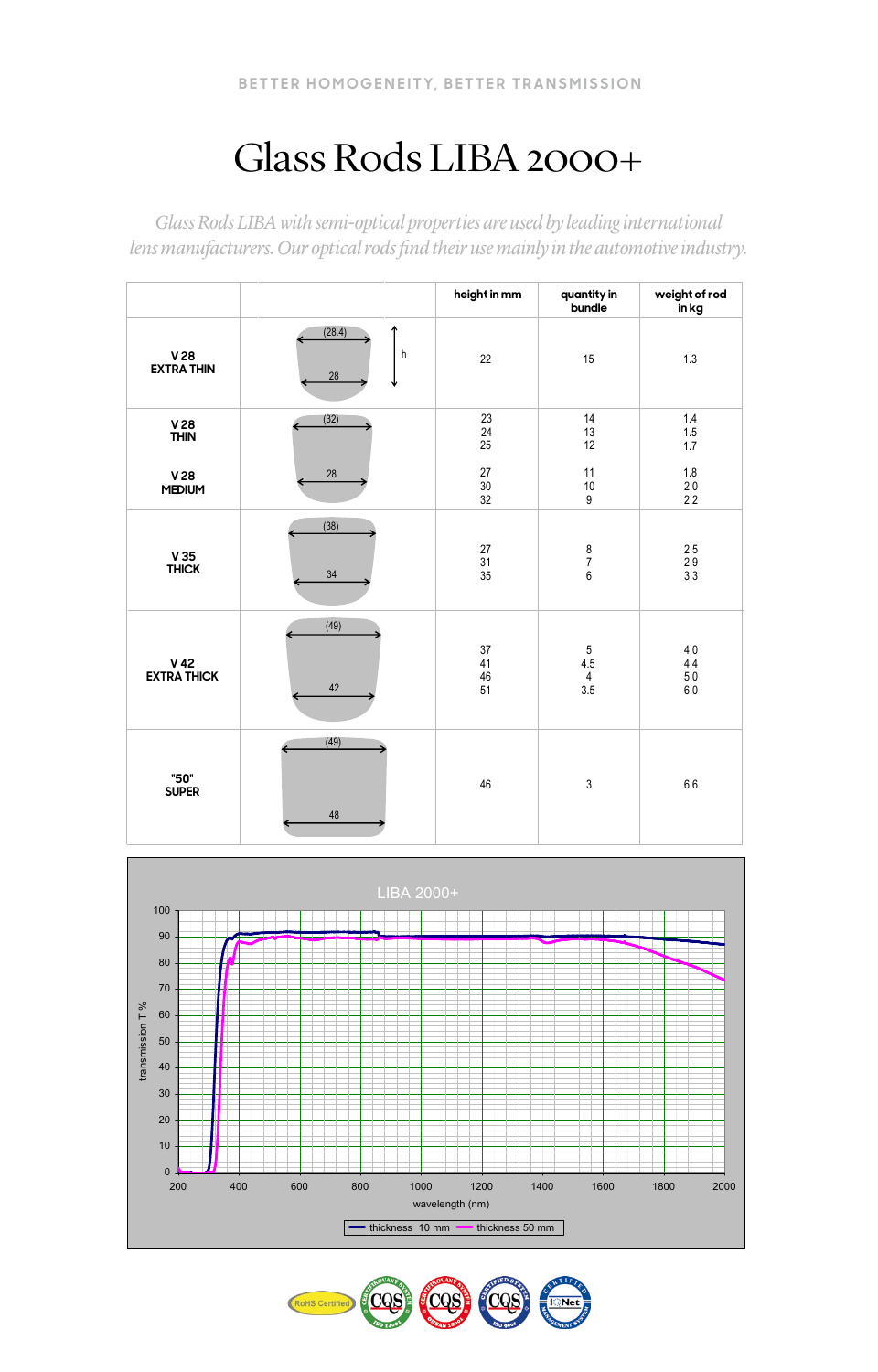## Glass Rods LIBA 2000+

| Abbe's number<br>vd=58.852, ve=58.627   |       |
|-----------------------------------------|-------|
| Hydrolytic class                        | HGB 3 |
| Alkaline class according to CSN ISO 695 | A2    |
| Acidic class according to DIN 12116     |       |

| standard length of rod<br>the standard package weight<br>(one bundle)                              | $1120 \pm 10$ mm<br>20 ka                            |
|----------------------------------------------------------------------------------------------------|------------------------------------------------------|
| transport package<br>bundles in cases on wooden pallet<br>free loaded in one case on wooden pallet | 600 kg ntto, 650 kg btto<br>700 kg ntto, 750 kg btto |

| Informative composition in %             |    |     |     |  |  |
|------------------------------------------|----|-----|-----|--|--|
|                                          | 68 | CaO |     |  |  |
| $rac{\text{SiO}_2}{\text{Na}_2\text{O}}$ |    | BaO | 4.5 |  |  |
| K, O                                     |    | ZnO |     |  |  |

| <b>Physical and chemical characteristics</b>  |              |                                                                |  |  |  |
|-----------------------------------------------|--------------|----------------------------------------------------------------|--|--|--|
| specific gravity                              | ρ            | $2580 + 20$ kg/m <sup>3</sup>                                  |  |  |  |
| coefficient of expansion                      | α            | $9.4 \pm 0.4$ . 10 $\cdot$ <sup>6</sup> K $\cdot$ <sup>1</sup> |  |  |  |
| index of refraction                           | $n_{\rm{D}}$ | $1,5200 + 0,0010$                                              |  |  |  |
| softening point<br>(10 <sup>7.65</sup> dPa s) |              | $690 \pm 10$ °C                                                |  |  |  |
| $(10^{13.3}$ dPa s)<br>transformation point   |              | $505 \pm 5$ °C                                                 |  |  |  |
| (10 <sup>11</sup> dPa s)<br>deformation point |              | $570 \pm 10$ °C                                                |  |  |  |